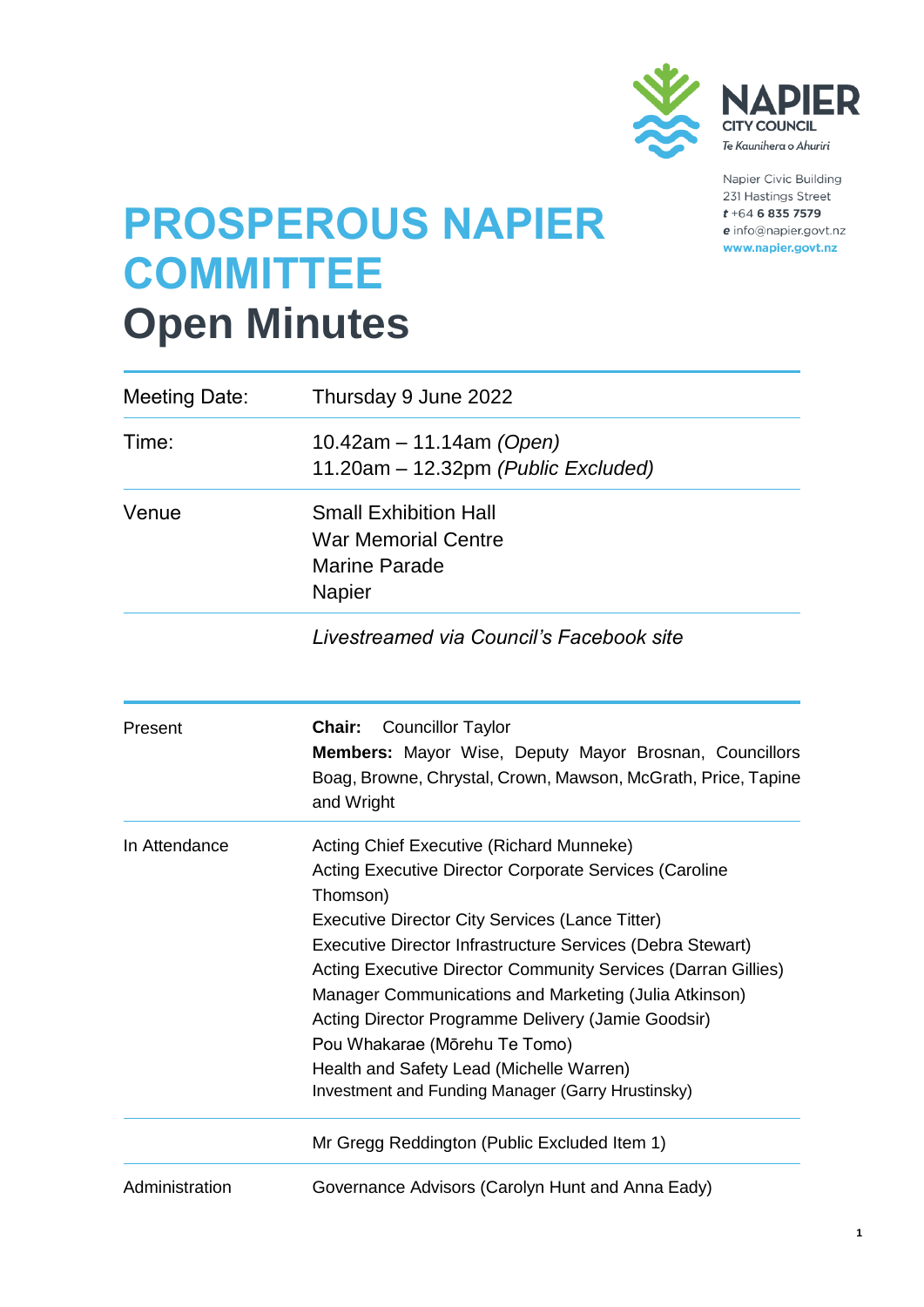# **Karakia**

# **Apologies**

Councillors Tapine / Browne

That the apology from Councillor Simpson be accepted.

Carried

# **Conflicts of interest**

Nil

**Public forum** 

Nil

**Announcements by the Mayor**

Nil

# **Announcements by the Chairperson**

Nil

# **Announcements by the management**

Nil

**Confirmation of minutes**

Councillors Mawson / Price

That the Minutes of the meeting held on 28 April 2022 were taken as a true and accurate record of the meeting.

Carried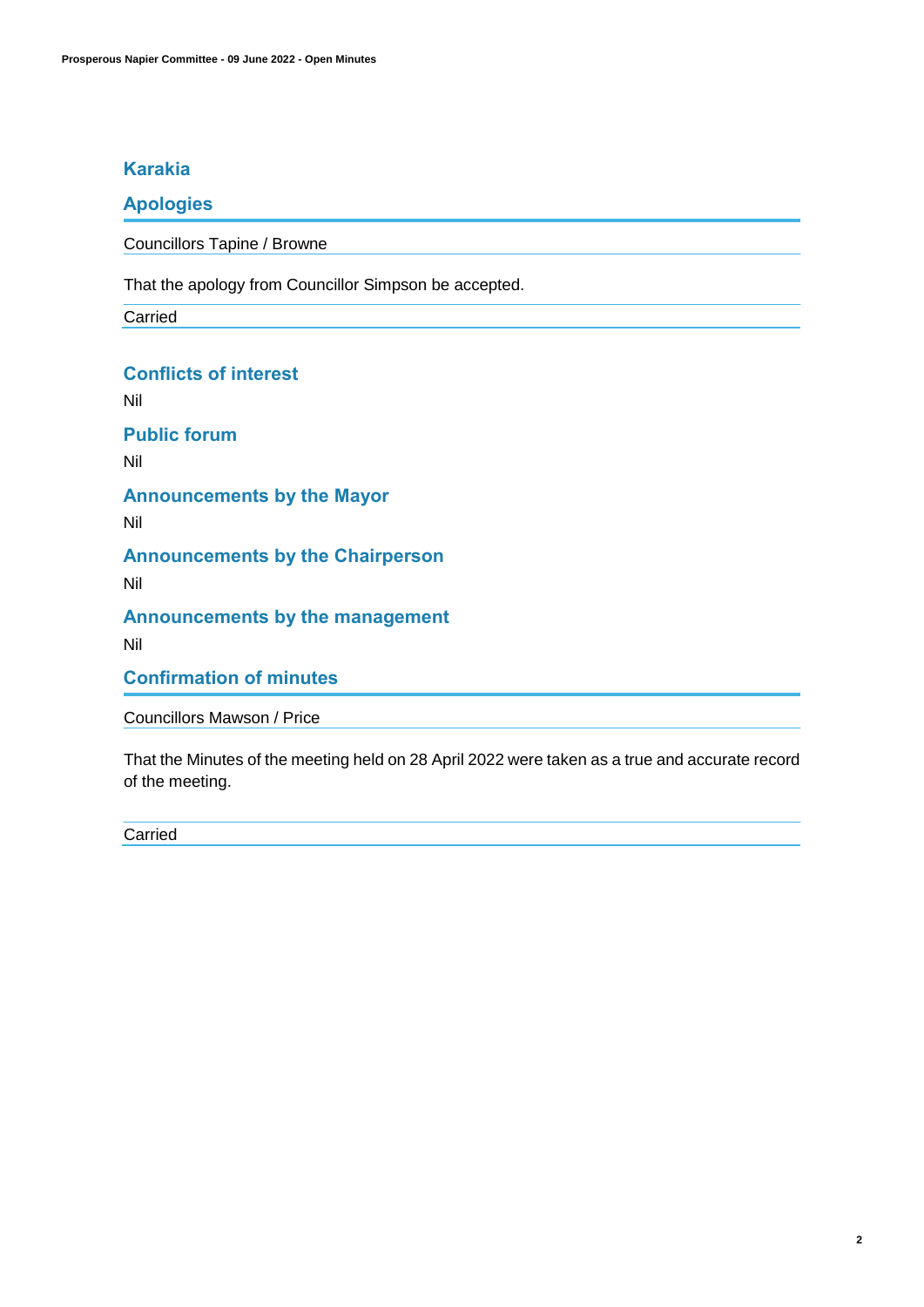# **AGENDA ITEMS**

# **1. HEALTH AND SAFETY REPORT - Q3**

| Type of Report:             | Operational                                  |
|-----------------------------|----------------------------------------------|
| Legal Reference:            | N/A                                          |
| Document ID:                | 1465765                                      |
| Reporting Officer/s & Unit: | Michelle Warren, Health and Safety Lead      |
|                             | Adele Henderson, Director Corporate Services |

### **1.1 Purpose of Report**

The purpose of this paper is to provide the Audit & Risk Committee with an overview of Health & Safety activity for the period Quarter 3 FY22.

### **At the meeting**

The Health and Safety Lead spoke to the report and provided a brief update in relation to Covid with 24 positive cases and 3 persons isolating.

In response to questions the following was noted:

- City Services was the Depot and Infrastructure Services were employees situated in the Cape View building.
- In regard to the Leader Indicator Types there was a significant number from July to September and normally the increase in cases would be seen between December to February.
- Positive comments on competencies and recognising the skills of the trainer were received for the Aggressive Customer Training, however t in-house training would be undertaken for Hazardous Substances.
- Employees injury have halved since 2020 and this could be attributed to training and employee safety awareness with near miss reporting promoted over the last couple of years.
- That employee injuries in the attachment was reflected over a two year period split and no home injuries were recorded. Injury count by type would be included for future reports.
- Congratulations noted on the increase in near miss reporting positive safety observations.

### **COMMITTEE**  Councillors Browne / Chrystal **RESOLUTION**

The Prosperous Napier Committee:

a. **Receive** the Quarter 3 Health and Safety report.

Carried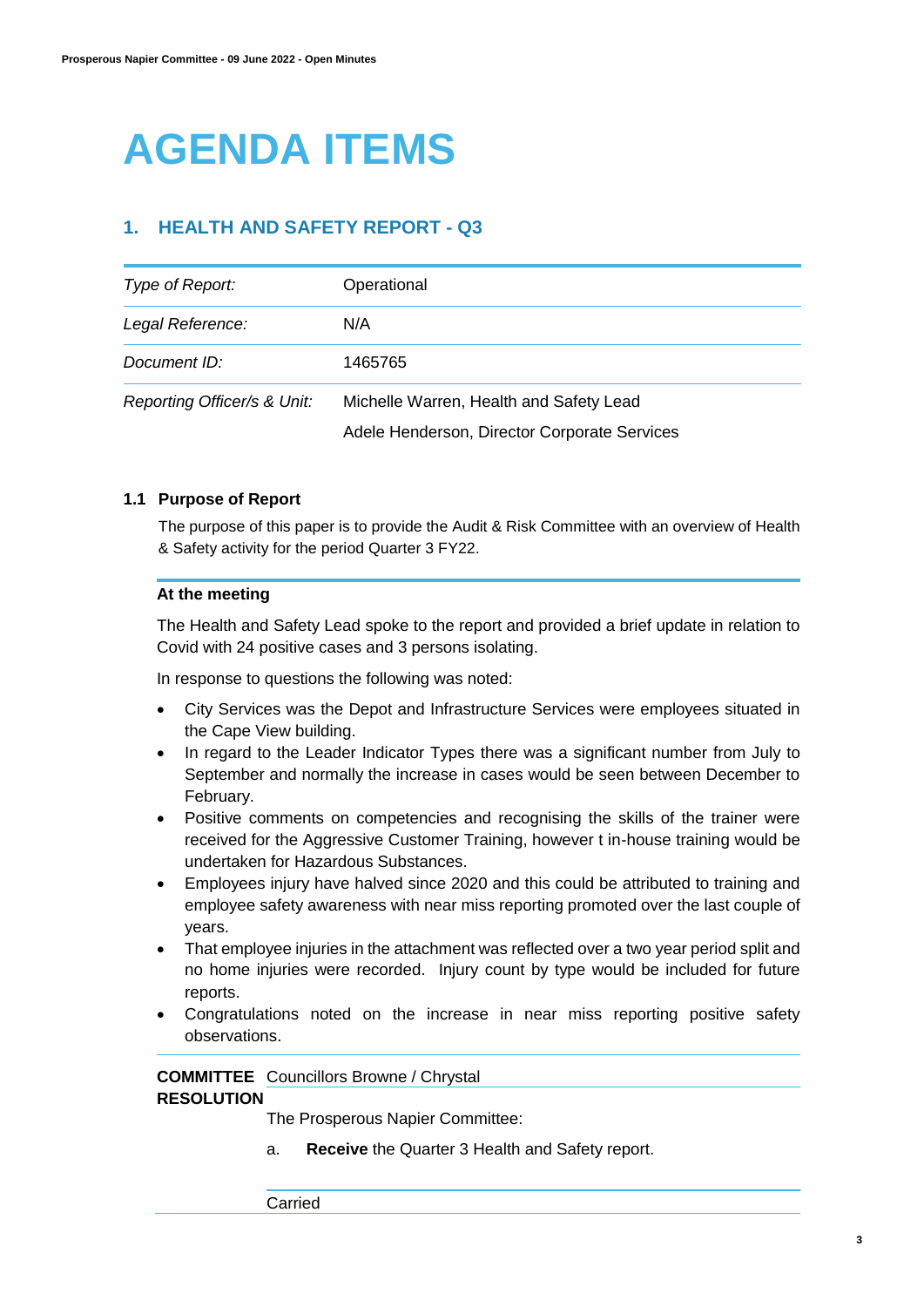| Type of Report:             | Enter Significance of Report                                                                                                                                                      |
|-----------------------------|-----------------------------------------------------------------------------------------------------------------------------------------------------------------------------------|
| Legal Reference:            | <b>Enter Legal Reference</b>                                                                                                                                                      |
| Document ID:                | 1457973                                                                                                                                                                           |
| Reporting Officer/s & Unit: | Adele Henderson, Director Corporate Services<br>Caroline Thomson, Chief Financial Officer<br>Garry Hrustinsky, Investment and Funding Manager<br>Talia Foster, Accounting Manager |

## **2. LOAN GUARANTEE**

### **2.1 Purpose of Report**

To seek Council approval to provide a loan guarantee to the Regional Indoor Sports and Events Centre Trust (RISEC Trust), who own and operate Pettigrew Green Arena (PGA).

### **At the meeting**

The Acting Executive Director Corporate Services, Ms Thomson spoke to the report which was seeking approval for a loan guarantee up to \$2m to the Regional Indoor Sports and Events Centre Trust (RISEC Trust), who own and operate Pettigrew Green Arena (PGA). The PGA had raised significant funding for the court expansion project, plus they are now requiring to draw down a \$2m loan to complete the project.

The \$2m loan can only be drawn down once the PGA bank has security in the form of a loan guarantee. The PGA had provided financial statements for the last two years, together with financial forecasts for the years 2022 through to 2028, which shows they can comfortably meet the cost of any debt servicing.

Council currently provides financial guarantees for two other community organisations and Council's liability management policy stipulates that Council can only guarantee up to 7% of its non-targeted rate income. The \$2m guarantee would take Council up to 7%.

### **COMMITTEE**  Councillors Price / McGrath

### **RESOLUTION**

The Prosperous Napier Committee:

- a. **Receive** the report titled 'Loan Guarantee'
- b. **Approve** providing a loan guarantee up to \$2,000,000 to the Regional Indoor Sports and Events Centre Trust (RISEC Trust) for a period of up to 10 years

Carried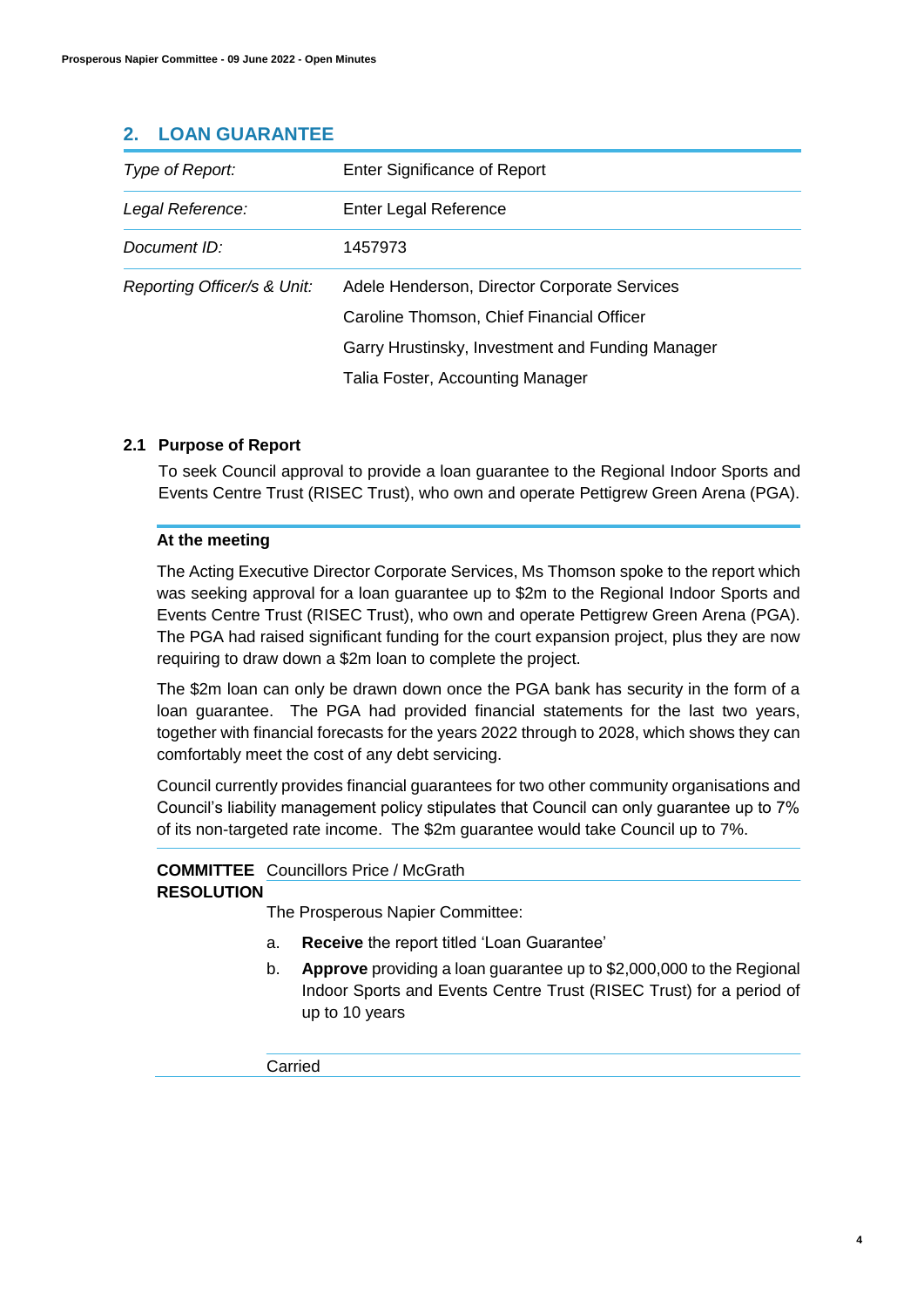# **3. PROJECTS IN DEVELOPMENT**

| Type of Report:             | Legal and Operational                                                           |
|-----------------------------|---------------------------------------------------------------------------------|
| Legal Reference:            | Local Government Act 2002                                                       |
| Document ID:                | 1459309                                                                         |
| Reporting Officer/s & Unit: | Adele Henderson, Deputy Chief Executive / Director<br><b>Corporate Services</b> |

### **3.1 Purpose of Report**

The purpose of this report is to provide visibility of major unfunded or partially funded projects so that financial risk and implications are noted in advance of future decisions.

### **At the meeting**

The Acting Executive Director Corporate Services, Ms Thomson spoke to the report which provided visibility of major unfunded or partially funded projects so that the financial impact of any future decisions are not considered in isolation.

Many items listed in the report are large enough to trigger the significance and engagement policy requirements should Council require these to be funded in the future. If funded as a whole these items may result in Council breaching its debt caps.

In response to questions at the meeting it was noted:

- The Matāruahou Project has already been budgeted for and included in Council's Long Term Plan, however does not included development of the land.
- When considering the various projects and funding it is important that Council looks at the whole picture and takes into account the projects on the list and how they might impact rates, loans or reserves going forward.
- Collectively all these fully funded items would amount to tens of millions.
- Central Government has indicated support packages that will be to facilitate Councils being able to produce regional spatial plans etc. However, this is still in the drafting phase of legislation but will come after the Bills have been introduced.
- A number of the projects listed are subject to decision of Council in regard to options and level of investment that may require significant budget.

# **COMMITTEE**  Councillor Crown / Mayor Wise

## **RESOLUTION**

The Prosperous Napier Committee:

- a. **Note** the following projects of Council are currently not fully funded in the Long Term Plan 2021-31 with pre-work and scoping currently underway:
	- i. New Aquatic Facility
	- ii. Civic Building it is unlikely the current funding can service both a new library (including Council Chambers) as well as Civic accommodation for Council officers
	- iii. Significant upgrade/new National Aquarium recommendation to further discussions with Central Government on funding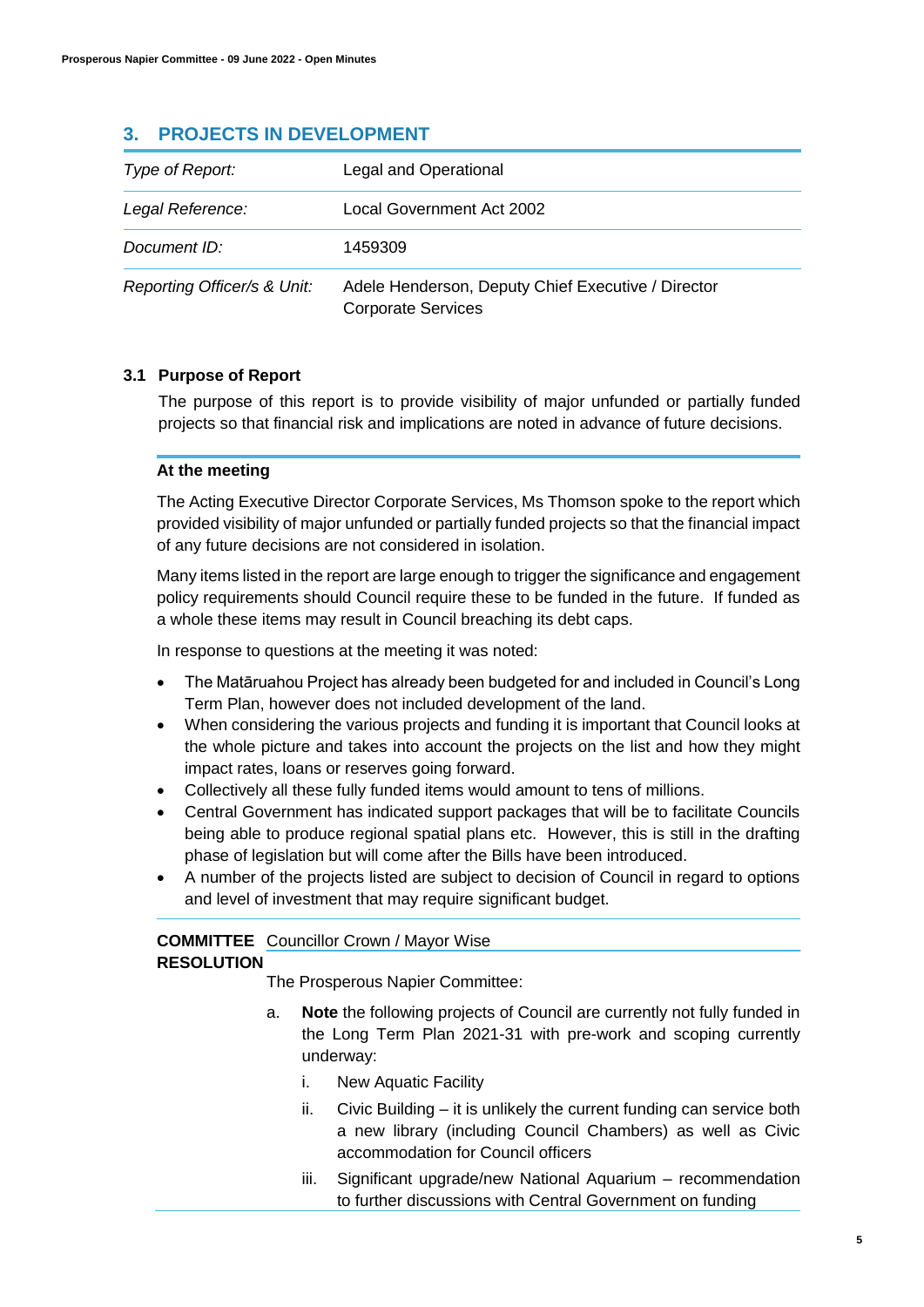| iv. Housing - long term plan amendment proposed for consultation |
|------------------------------------------------------------------|
| to include rates funding gap, based on community feedback to     |
| continue with social housing                                     |

- v. Inner Harbour the Ahuriri Masterplan is currently not fully funded
- vi. Three Waters Transition there are a number of work streams that have been set up that require Councils input and contribution. There may be some potential funding from Central Government to support this initiative, but will require Council approval to access this.
- vii. Resource Management Act Reform there is transitional funding required to support this both internally, regionally and nationally. No funded has currently been provided
- viii. Regional Spatial Plan currently no funding for this national initiative
- ix. HB Museum Storage budgets yet to be finalised
- x. Climate Change funding noting the national requirements moving forward
- xi. i-Site building requirements noting that this may form part of the new Library location
- xii. City Vision Initiatives funding was removed from the 2021-31 Long Term Plan, with requests coming from developers to support changes within the CBD for their projects
- xiii. Inflation above Long Term Plan projections provided by BERL for the assumption development
- xiv. Long Term Plan Amendment funding audit and engagement (\$150,000).
- Carried

## **4. LONG TERM PLAN AMENDMENT**

| Type of Report:  | Information                                                                                                                                                                                                                                                                              |
|------------------|------------------------------------------------------------------------------------------------------------------------------------------------------------------------------------------------------------------------------------------------------------------------------------------|
| Legal Reference: | Local Government Act 2002                                                                                                                                                                                                                                                                |
| Document ID:     | 1459319                                                                                                                                                                                                                                                                                  |
|                  | $\Box$ . $\Box$ . $\Box$ . $\Box$ . $\Box$ . All is set . $\Box$ . $\Box$ . $\Box$ . $\Box$ . $\Box$ . $\Box$ . $\Box$ . $\Box$ . $\Box$ . $\Box$ . $\Box$ . $\Box$ . $\Box$ . $\Box$ . $\Box$ . $\Box$ . $\Box$ . $\Box$ . $\Box$ . $\Box$ . $\Box$ . $\Box$ . $\Box$ . $\Box$ . $\Box$ |

*Reporting Officer/s & Unit:* Adele Henderson, Director Corporate Services

### **4.1 Purpose of Report**

To provide Council with background information around the requirements for the preparation of a Long-Term Plan Amendment.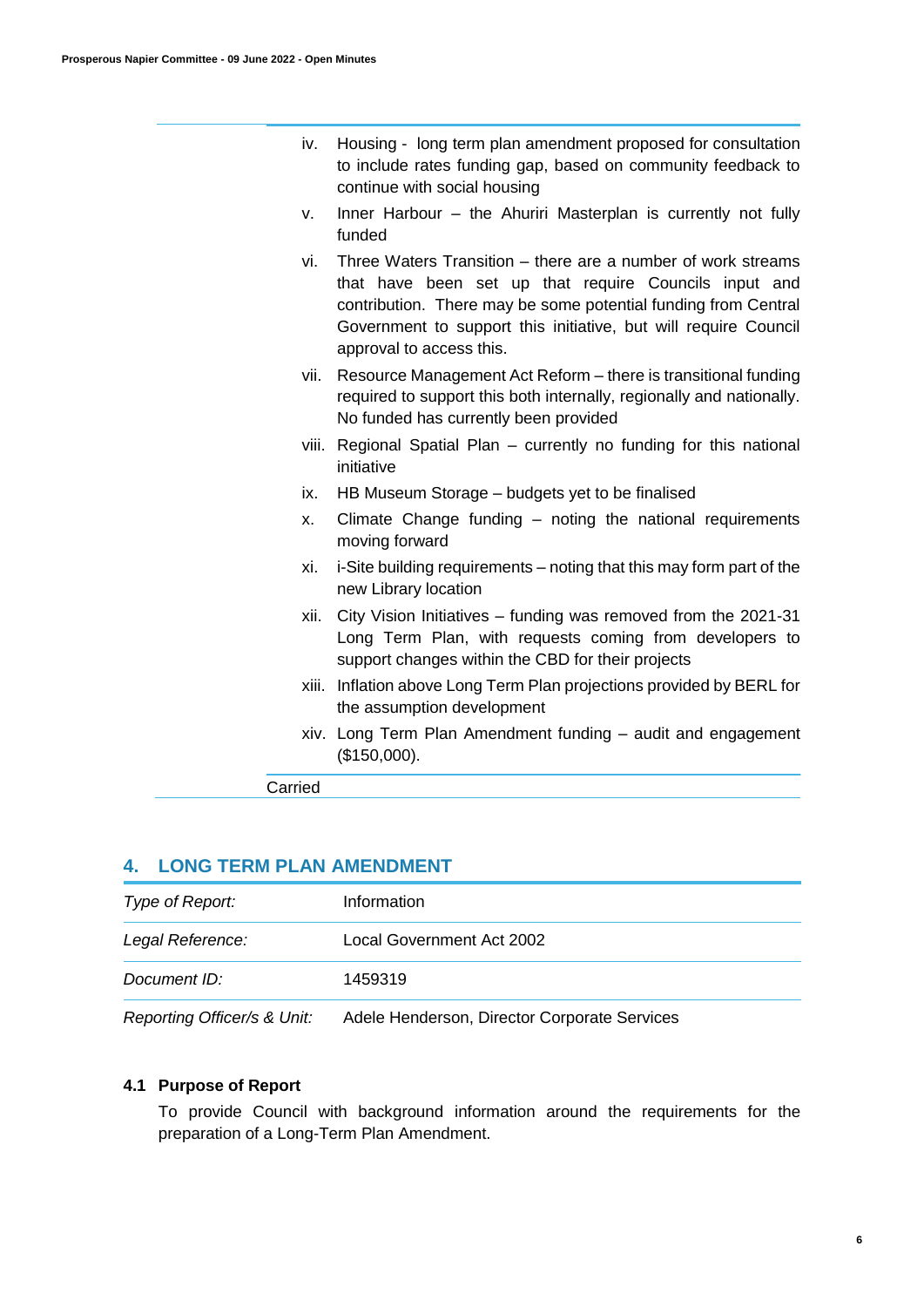### **At the meeting**

The Acting Executive Director Corporate Services, Ms Thomson spoke to the report which included a number of unfunded projects that Council are currently considering were not included in the existing Long Term Plan 2021-31.

The report outlined a number of sections of the Local Government Act and its requirements when undertaking an amendment to the Long Term Plan. It was important to note that often Long Term Plan amendments tend to be undertaken in isolation. Council needs to ensure that it provides for integrated decision making, co-ordinating its resources accordingly and provide adequate budgeting for auditing.

Ms Thomson noted that the next Long Term Plan effective from 1 July 2024 and the closer an amendment gets to the in cycle Long Term Plan the costs of an amendment start to outweigh the benefits. The general cost of undertaking an amendment to the Long Term Plan is \$150,000 regardless of the number of items and whether it was a capital or operation item.

|  | <b>COMMITTEE</b> | Mayor Wise / Councillor Brosnan |
|--|------------------|---------------------------------|
|--|------------------|---------------------------------|

### **RESOLUTION**

The Prosperous Napier Committee:

a. **Note** the process that is required under the Local Government Act, Section 93D for the preparation for a Long-Term Plan Amendment

Carried

### **5. INVESTMENT AND DEBT REPORT**

|                  | Denoutles Officeds Alliette - Occolles Thomasa, Ohiof Floorestel Officers |
|------------------|---------------------------------------------------------------------------|
| Document ID:     | 1467615                                                                   |
| Legal Reference: | Enter Legal Reference                                                     |
| Type of Report:  | Enter Significance of Report                                              |

*Reporting Officer/s & Unit:* Caroline Thomson, Chief Financial Officer

### **5.1 Purpose of Report**

To consider the snapshot report on Napier City Council's Investment and Debt as at 30 April 2022.

### **At the meeting**

The Acting Executive Corporate Services Director, Ms Thomson spoke to the operational and procedural report and advised that Council had \$51.2m on deposit at the end of April 2022 at an average interest rate of 1.8%.

It was noted that interests rates have started to trend back upwards on the back of increased housing demand, inflation, OCR increases and global events. Council's internal debt balance was \$65.6m at the end of April 2022.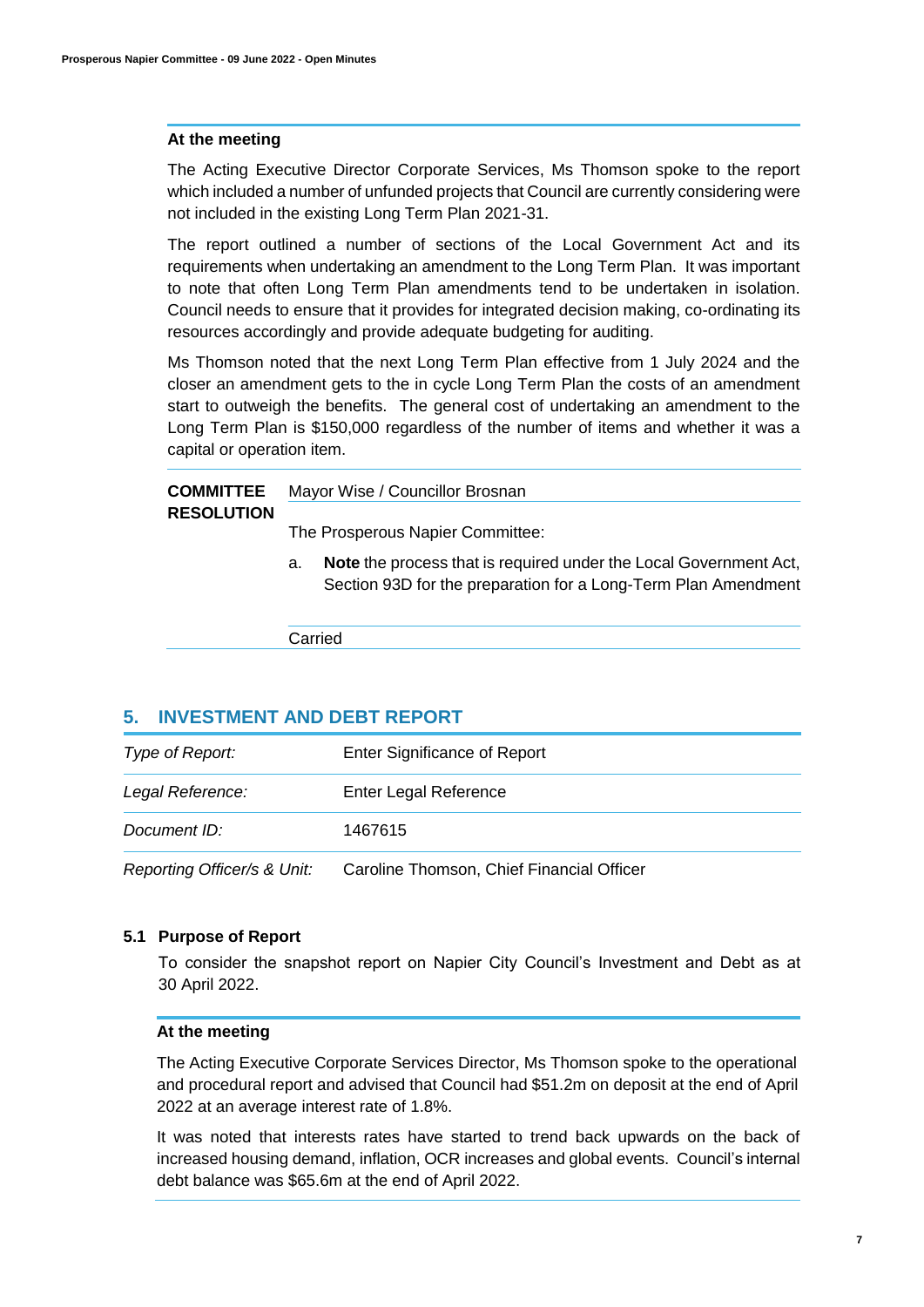Ms Thomson advised that Council had joined the Local Government Funding Agency however have not utilised any external borrowing through them at this stage. In the Long Term Plan there was provision to draw down on external debt but have not required to do so yet.

#### **COMMITTEE**  Councillors Chrystal / Boag **RESOLUTION**

The Prosperous Napier Committee:

a. **Receive** the snapshot report on Napier City Council's Investment and Debt as at 30 April 2022.

Carried

## **6. PROPOSED AMENDMENT TO 2022 MEETING SCHEDULE**

| Type of Report:             | Procedural                            |
|-----------------------------|---------------------------------------|
| Legal Reference:            | Local Government Act 2002             |
| Document ID:                | 1468788                               |
| Reporting Officer/s & Unit: | Helen Barbier, Team Leader Governance |

### **6.1 Purpose of Report**

The purpose of this report is to consider an amendment to the schedule of Council and Committee Meetings for the 2022 Meetings Calendar which was originally adopted by Council on 28 October 2021.

### **At the meeting**

It was noted that there were two additional changes to include on the meeting scheduled and these were

- Napier People and Places Committee followed by Prosperous Napier Committee Rescheduled From: 21 July 2022, 9.30am To: 26 July 2022, 9.30am; and
- Hearings Committee (for the consideration of Tenders) Rescheduled From: 12 July 2022, 1.00pm To: 28 June 2022, 1.00pm

### **COMMITTEE**  Councillors Wright / Crown **RESOLUTION**

The Prosperous Napier Committee:

- a. **Make** a Decision of Council under delegated authority for the reason that the schedule change needs to be adopted prior to the next scheduled Council meeting.
- b. **Receive** the report titled "Proposed Amendment to the 2022 Meeting Schedule".
- c. **Adopt** the change to the schedule of meetings 2022 as follows: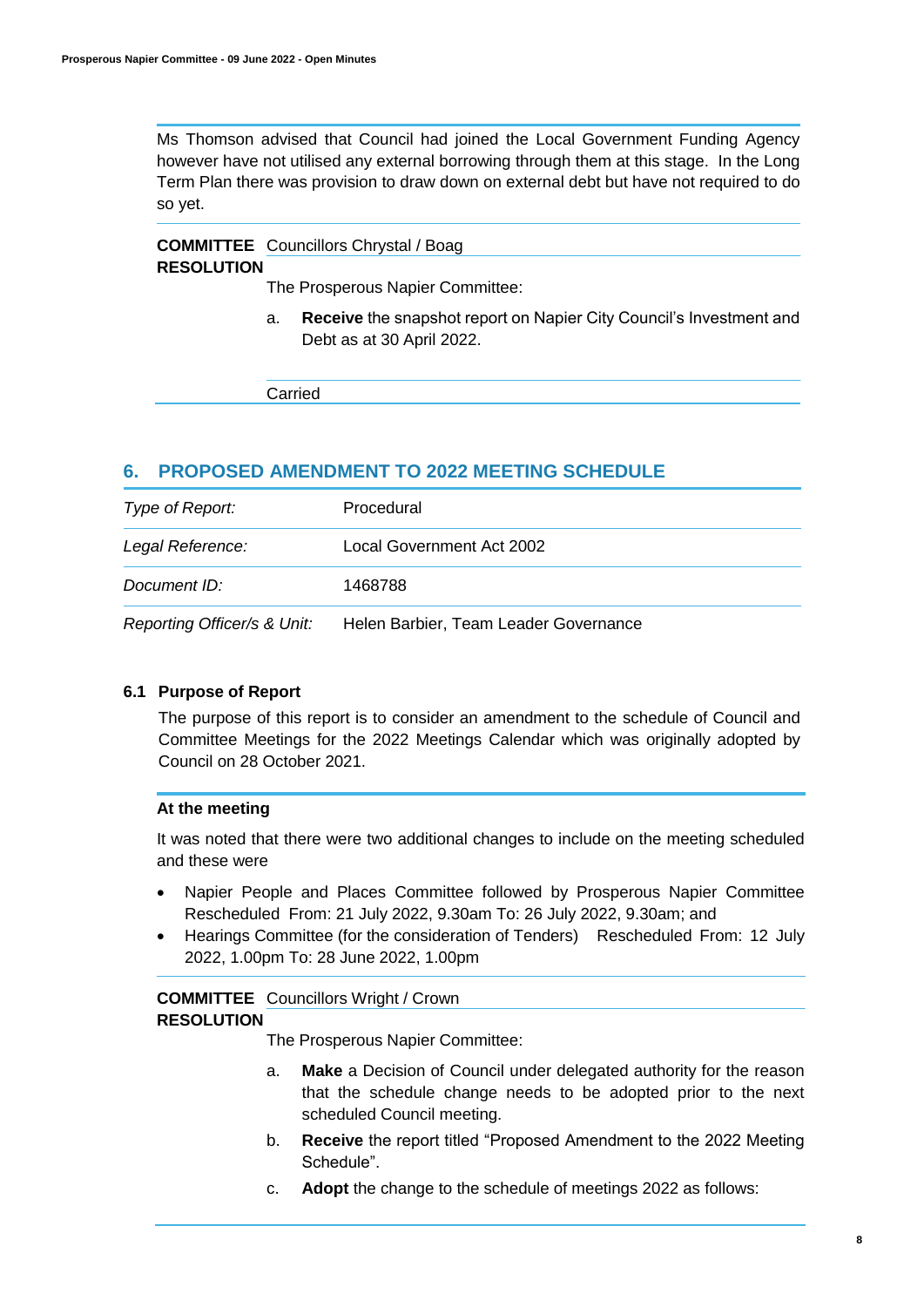| Audit<br>and<br>Committee                                                           | <b>Riskl Rescheduled</b> | From: 17 June 2022, 1pm<br>To: Wednesday, 29 June<br>2022, 1pm |
|-------------------------------------------------------------------------------------|--------------------------|----------------------------------------------------------------|
| Napier People and<br>Places Committee<br>followed by Prosperous<br>Napier Committee | Rescheduled              | From: 21 July 2022,<br>9.30am<br>To: 26 July 2022, 9.30am      |
| Hearings<br>Committee<br>(for the consideration of<br>Tenders)                      | Rescheduled              | From: 12 July 2022,<br>1.00pm<br>To: 28 June 2022, 1.00pm      |

Carried

# **PUBLIC EXCLUDED ITEMS**

#### Councillors Mawson / Tapine

- a) That the public be excluded from the following parts of the proceedings of this meeting, namely:
	- 1. Request for Rates Remission for Special Circumstances 1
	- 2. Request for Rates Remission for Special Circumstances (2)
	- 3. Hawke's Bay Airport Ltd Report to Shareholders to 31 March 2022
	- 4. Appointment Audit and Risk Committee
- b) That Mr Greg Reddington be allowed to remain in the Public Excluded session to provide information in relation to a Request for Rates Remission for Special Circumstances.

### Carried

The general subject of each matter to be considered while the public was excluded, the reasons for passing this resolution in relation to each matter, and the specific grounds under Section 48(1) of the Local Government Official Information and Meetings Act 1987 for the passing of this resolution were as follows:

| Reason for passing this   | Ground(s) under section      |
|---------------------------|------------------------------|
| resolution in relation to | 48(1) to the passing of this |
| each matter.              | resolution.                  |
|                           |                              |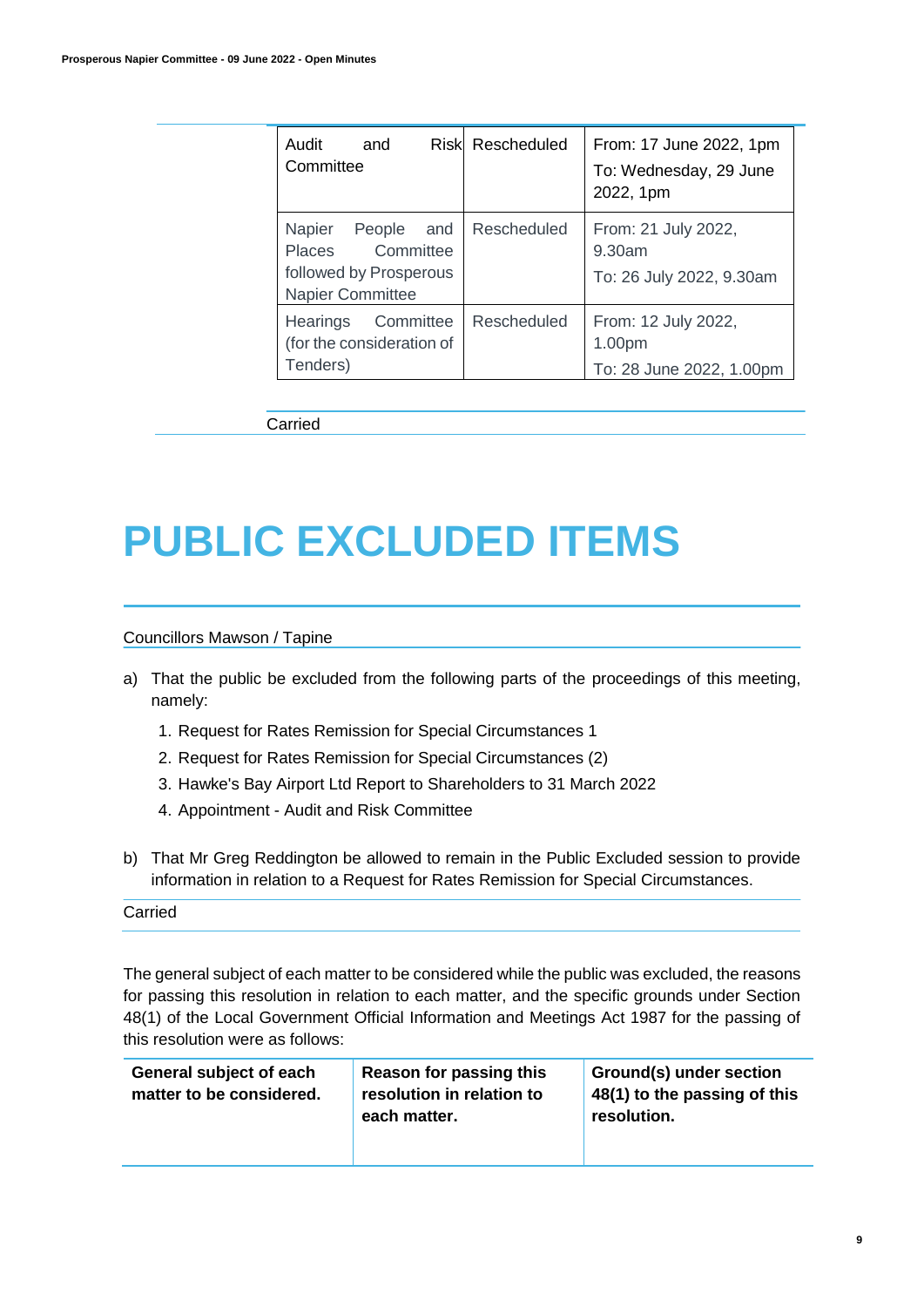| 1. Request for Rates<br><b>Remission for Special</b><br>Circumstances 1   | 7(2)(a) Protect the privacy of<br>natural persons, including<br>that of a deceased person                            | 48(1)A That the public<br>conduct of the whole or the<br>relevant part of the<br>proceedings of the meeting<br>would be likely to result in the<br>disclosure of information for<br>which good reason for<br>withholding would exist:<br>(i) Where the local authority<br>is named or specified in<br>Schedule 1 of this Act, under<br>Section 6 or 7 (except<br>$7(2)(f)(i))$ of the Local<br><b>Government Official</b><br>Information and Meetings Act<br>1987. |
|---------------------------------------------------------------------------|----------------------------------------------------------------------------------------------------------------------|--------------------------------------------------------------------------------------------------------------------------------------------------------------------------------------------------------------------------------------------------------------------------------------------------------------------------------------------------------------------------------------------------------------------------------------------------------------------|
| 2. Request for Rates<br><b>Remission for Special</b><br>Circumstances (2) | 7(2)(a) Protect the privacy of<br>natural persons, including<br>that of a deceased person                            | 48(1)A That the public<br>conduct of the whole or the<br>relevant part of the<br>proceedings of the meeting<br>would be likely to result in the<br>disclosure of information for<br>which good reason for<br>withholding would exist:<br>(i) Where the local authority<br>is named or specified in<br>Schedule 1 of this Act, under<br>Section 6 or 7 (except<br>$7(2)(f)(i))$ of the Local<br><b>Government Official</b><br>Information and Meetings Act<br>1987. |
| 3. Hawke's Bay Airport Ltd<br>Report to Shareholders to<br>31 March 2022  | $7(2)(h)$ Enable the local<br>authority to carry out, without<br>prejudice or disadvantage,<br>commercial activities | 48(1)A That the public<br>conduct of the whole or the<br>relevant part of the<br>proceedings of the meeting<br>would be likely to result in the<br>disclosure of information for<br>which good reason for<br>withholding would exist:<br>(i) Where the local authority<br>is named or specified in<br>Schedule 1 of this Act, under<br>Section 6 or 7 (except<br>$7(2)(f)(i))$ of the Local<br><b>Government Official</b><br>Information and Meetings Act<br>1987. |